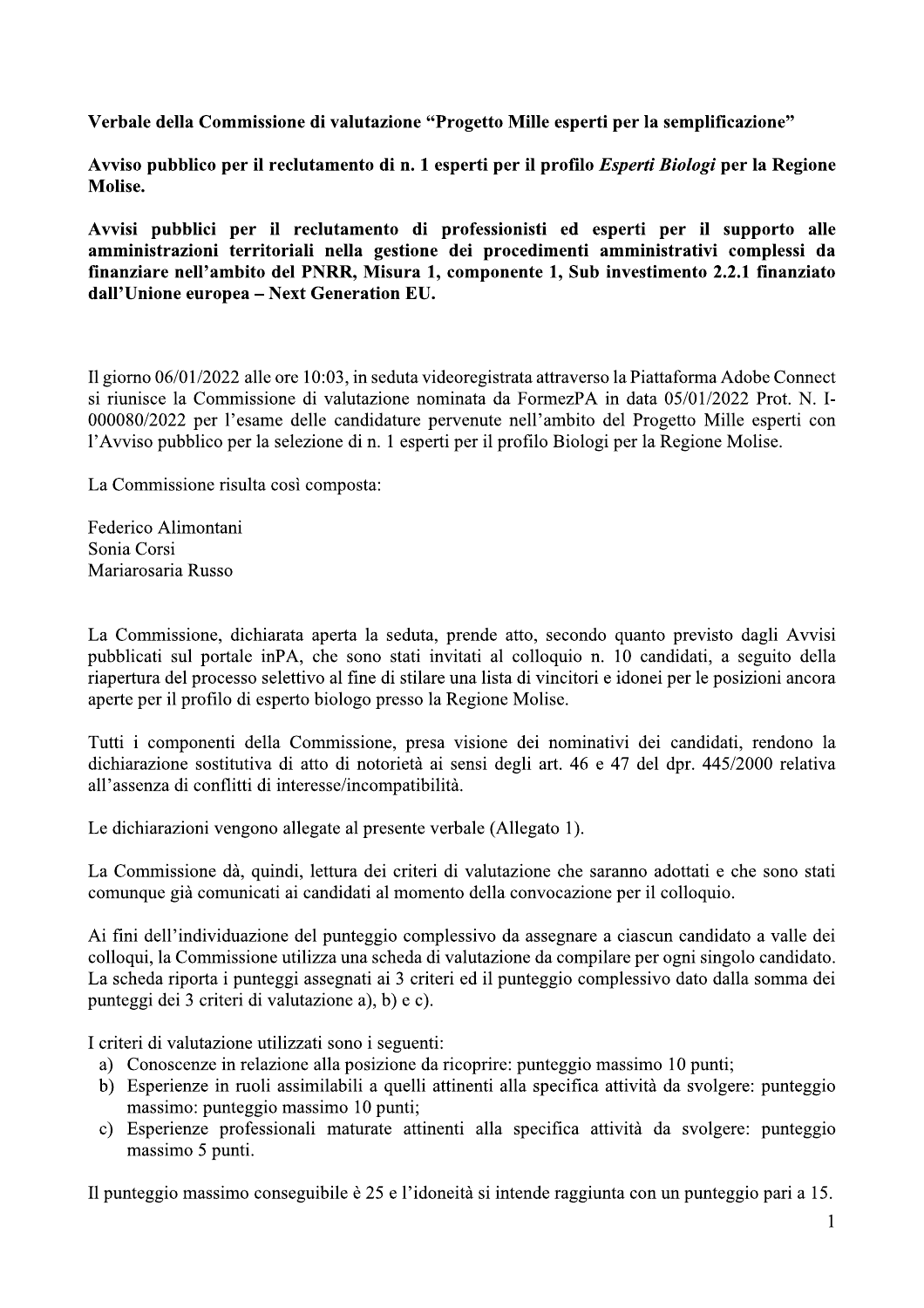Alle ore 10:35 si dà avvio ai colloqui in videoconferenza attraverso la Piattaforma Adobe Connect in seduta videoregistrata con i candidati di seguito indicati la cui identità viene debitamente accertata e che confermano il proprio consenso alla videoregistrazione del colloquio, nonché di impegnarsi a sottoscrivere il contratto di collaborazione ai sensi dell'articolo 9 del decreto-legge n. 80 del 2021 (legge n. 113 del 2021) con la Regione Molise, in caso di esito positivo del colloquio selettivo.

Alle ore 10:37 si collega alla Piattaforma Adobe Connect in seduta videoregistrata il candidato Sabina Longato.

La Commissione accerta l'identità del candidato e acquisisce espressa autorizzazione alla videoregistrazione della sessione valutativa.

La commissione pone al candidato le seguenti domande:

1) Il candidato esponga sinteticamente le principali esperienze maturale che siano coerenti con il profilo di esperto biologo, mettendo in evidenza la continuità temporale, i contenuti e la complessità delle stesse, anche con riferimento agli enti pubblici e/o privati presso i quali dette esperienze sono state svolte.

2) Il candidato esponga sinteticamente le esperienze in ruoli di supporto da rendere ad una alle PA con particolare riferimento alle valutazioni e autorizzazioni ambientali, e se ha contribuito alla semplificazione e alla eliminazione dell'arretrato.

3) Il candidato esponga come realizzerebbe un'attività di consulenza e supporto specialistico nella gestione di attività di valutazione delle componenti naturali, ambientali, paesaggistiche, nell'ambito del territorio molisano

Al termine del colloquio la Commissione assegna al candidato i punteggi riportati nella scheda sottostante.

|                                                                                               | ኅ             | 4                                       | 6                      | 8                 | 10                    |
|-----------------------------------------------------------------------------------------------|---------------|-----------------------------------------|------------------------|-------------------|-----------------------|
|                                                                                               | Poco coerente | <b>Sufficienteme</b><br>nte<br>coerente | Abbastanza<br>coerente | Molto<br>coerente | Del tutto<br>coerente |
| Conoscenza nella materia<br>oggetto dell'avviso                                               |               |                                         |                        | $\mathbf X$       |                       |
| Conoscenza della pubblica<br>amministrazione                                                  |               | X                                       |                        |                   |                       |
| Conoscenza dei principali<br>processi/procedure e<br>forme autorizzatorie<br>connesse al tema |               |                                         | $\mathbf X$            |                   |                       |
| <b>PUNTEGGIO TOTALE</b>                                                                       |               |                                         |                        |                   |                       |

## a) Conoscenze in relazione alla posizione da ricoprire

## b) Esperienze in ruoli assimilabili a quelli attinenti alla specifica attività da svolgere

|                                          | Poco coerente | <b>Sufficienteme</b><br>nte<br>coerente | Abbastanza<br>coerente | Molto<br>coerente | Del tutto<br>coerente |
|------------------------------------------|---------------|-----------------------------------------|------------------------|-------------------|-----------------------|
| Ruolo ricoperto nelle<br>attività svolte |               |                                         | X                      |                   |                       |
| <b>PUNTEGGIO TOTALE</b>                  |               |                                         |                        |                   |                       |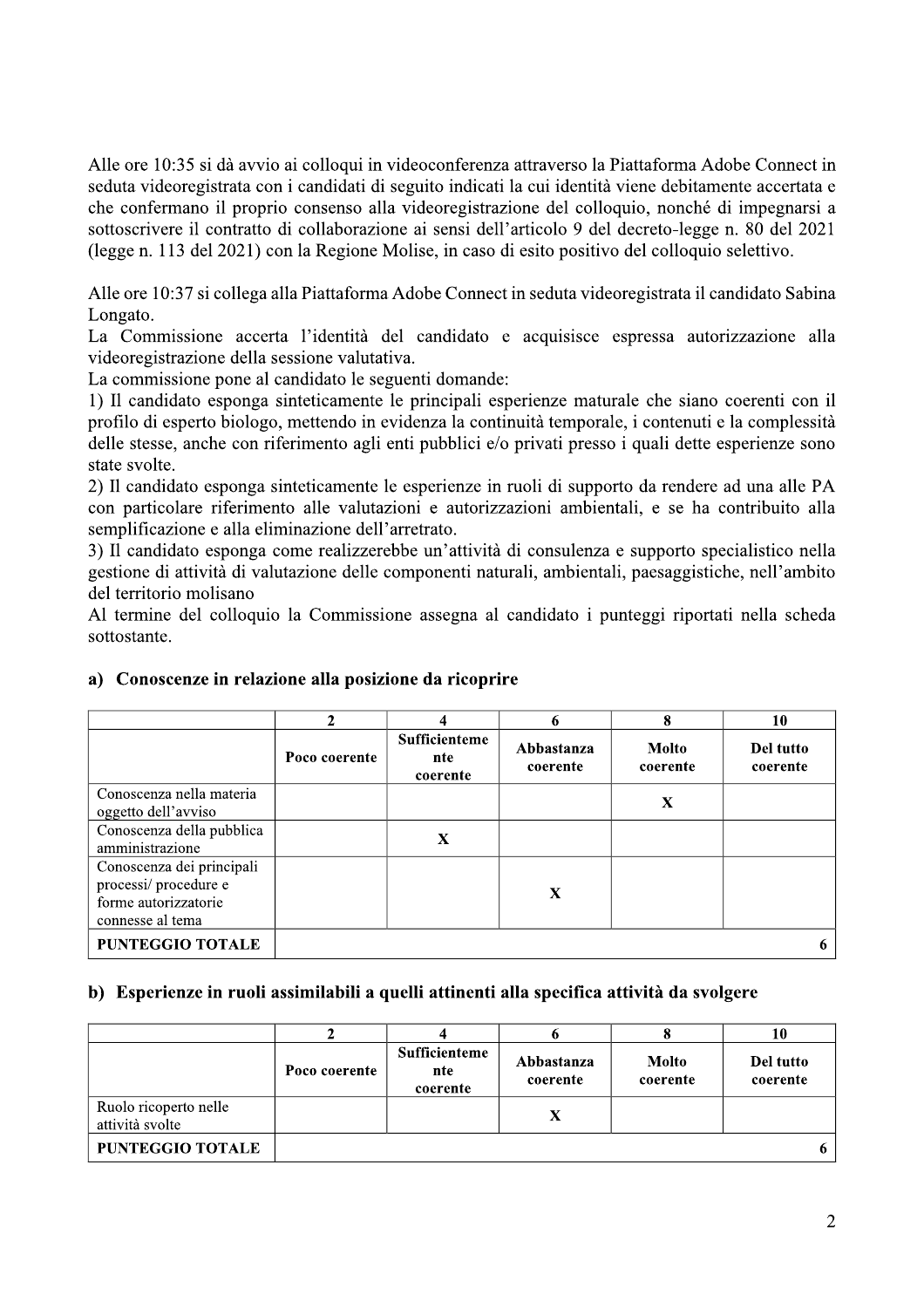# c) Esperienze professionali maturate attinenti alla specifica attività da svolgere

|                                                                                     | <b>Scarsa</b> | <b>Sufficiente</b> | Abbastanza<br>elevata | Molto elevata |
|-------------------------------------------------------------------------------------|---------------|--------------------|-----------------------|---------------|
| Esperienze di lavoro svolte dal punto di vista<br>della continuità temporale        |               |                    |                       | $\bf{X}$      |
| Esperienze di lavoro svolte dal punto di vista<br>dei contenuti e della complessità |               | X                  |                       |               |
| <b>PUNTEGGIO TOTALE</b>                                                             |               |                    |                       |               |

| PUNTEGGIO COMPLESSIVO |  |
|-----------------------|--|
|-----------------------|--|

Alle ore 11:14 si collega alla Piattaforma Adobe Connect in seduta videoregistrata il candidato Rosa Veneziani.

La Commissione accerta l'identità del candidato e acquisisce espressa autorizzazione alla videoregistrazione della sessione valutativa.

La commissione pone al candidato le seguenti domande:

1) Il candidato esponga sinteticamente le principali esperienze maturale che siano coerenti con il profilo di esperto biologo, mettendo in evidenza la continuità temporale, i contenuti e la complessità delle stesse, anche con riferimento agli enti pubblici e/o privati presso i quali dette esperienze sono state svolte.

2) Il candidato esponga sinteticamente le esperienze in ruoli di supporto da rendere ad una alle PA con particolare riferimento alle valutazioni e autorizzazioni ambientali, e se ha contribuito alla semplificazione e alla eliminazione dell'arretrato.

3) Il candidato esponga come realizzerebbe un'attività di consulenza e supporto specialistico nella gestione di attività di valutazione delle componenti naturali, ambientali, paesaggistiche, nell'ambito del territorio molisano

Al termine del colloquio la Commissione assegna al candidato i punteggi riportati nella scheda sottostante.

## a) Conoscenze in relazione alla posizione da ricoprire

|                                                                                               | $\mathbf 2$   | 4                                | 6                      | 8                        | 10                    |
|-----------------------------------------------------------------------------------------------|---------------|----------------------------------|------------------------|--------------------------|-----------------------|
|                                                                                               | Poco coerente | Sufficienteme<br>nte<br>coerente | Abbastanza<br>coerente | <b>Molto</b><br>coerente | Del tutto<br>coerente |
| Conoscenza nella materia<br>oggetto dell'avviso                                               | X             |                                  |                        |                          |                       |
| Conoscenza della pubblica<br>amministrazione                                                  |               | X                                |                        |                          |                       |
| Conoscenza dei principali<br>processi/procedure e<br>forme autorizzatorie<br>connesse al tema | X             |                                  |                        |                          |                       |
| <b>PUNTEGGIO TOTALE</b>                                                                       |               |                                  |                        |                          | 2,67                  |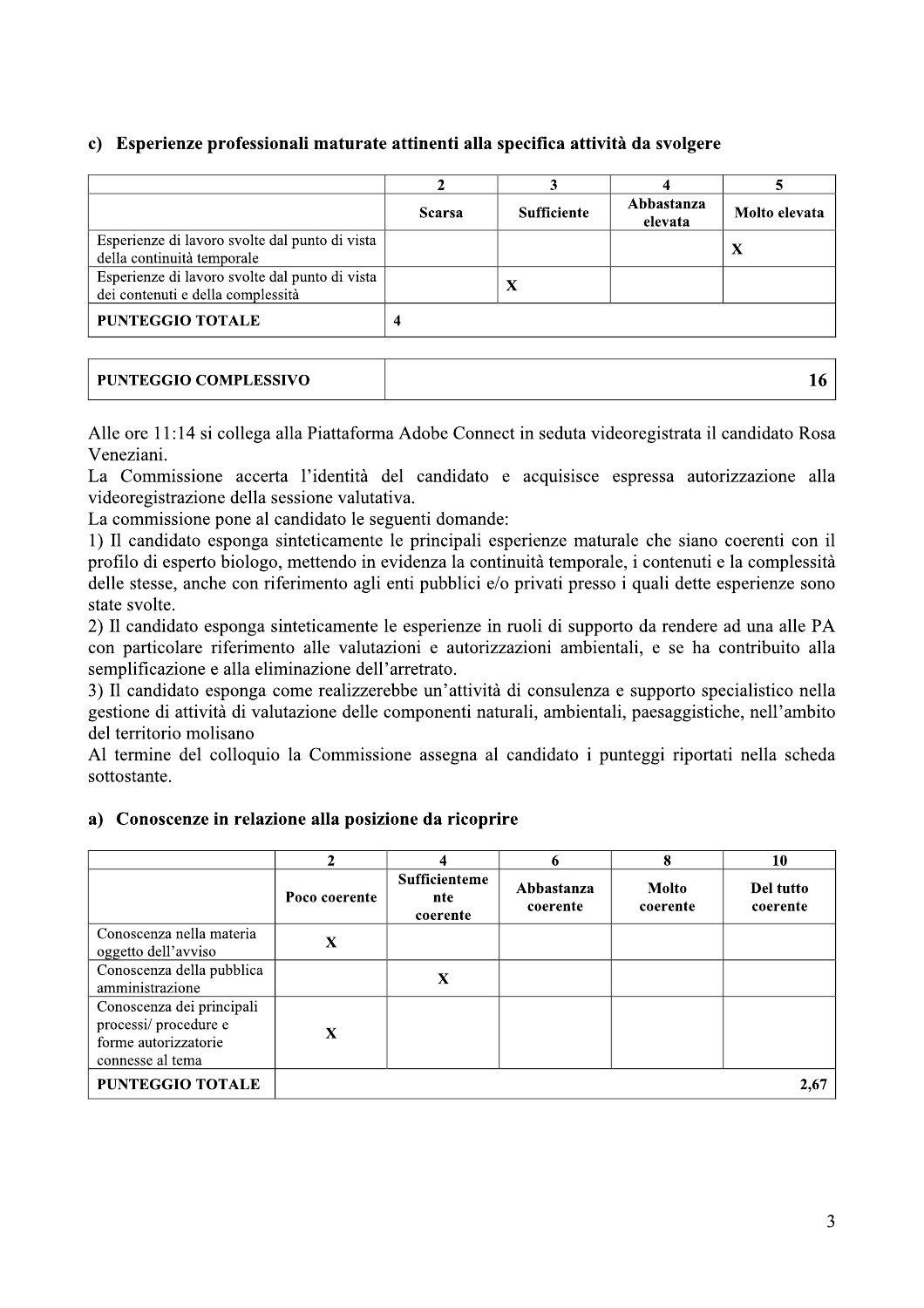# b) Esperienze in ruoli assimilabili a quelli attinenti alla specifica attività da svolgere

|                                          | Poco coerente | <b>Sufficienteme</b><br>nte<br>coerente | Abbastanza<br>coerente | <b>Molto</b><br>coerente | Del tutto<br>coerente |
|------------------------------------------|---------------|-----------------------------------------|------------------------|--------------------------|-----------------------|
| Ruolo ricoperto nelle<br>attività svolte | X             |                                         |                        |                          |                       |
| <b>PUNTEGGIO TOTALE</b>                  |               |                                         |                        |                          |                       |

#### c) Esperienze professionali maturate attinenti alla specifica attività da svolgere

|                                                                                     | <b>Scarsa</b> | <b>Sufficiente</b> | Abbastanza<br>elevata | Molto elevata |
|-------------------------------------------------------------------------------------|---------------|--------------------|-----------------------|---------------|
| Esperienze di lavoro svolte dal punto di vista<br>della continuità temporale        |               | X                  |                       |               |
| Esperienze di lavoro svolte dal punto di vista<br>dei contenuti e della complessità |               | X                  |                       |               |
| <b>PUNTEGGIO TOTALE</b>                                                             |               |                    |                       |               |

Il candidato Rosa Veneziani non raggiunge il punteggio minimo di 15 necessario ai fini dell'idoneità.

Alle ore 11:34 si collega alla Piattaforma Adobe Connect in seduta videoregistrata il candidato Fabio Di Piazza.

La Commissione accerta l'identità del candidato e acquisisce espressa autorizzazione alla videoregistrazione della sessione valutativa.

La commissione pone al candidato le seguenti domande:

1) Il candidato esponga sinteticamente le principali esperienze maturale che siano coerenti con il profilo di esperto biologo, mettendo in evidenza la continuità temporale, i contenuti e la complessità delle stesse, anche con riferimento agli enti pubblici e/o privati presso i quali dette esperienze sono state svolte.

2) Il candidato esponga sinteticamente le esperienze in ruoli di supporto da rendere ad una alle PA con particolare riferimento alle valutazioni e autorizzazioni ambientali, e se ha contribuito alla semplificazione e alla eliminazione dell'arretrato.

3) Il candidato esponga come realizzerebbe un'attività di consulenza e supporto specialistico nella gestione di attività di valutazione delle componenti naturali, ambientali, paesaggistiche, nell'ambito del territorio molisano

Al termine del colloquio la Commissione assegna al candidato i punteggi riportati nella scheda sottostante.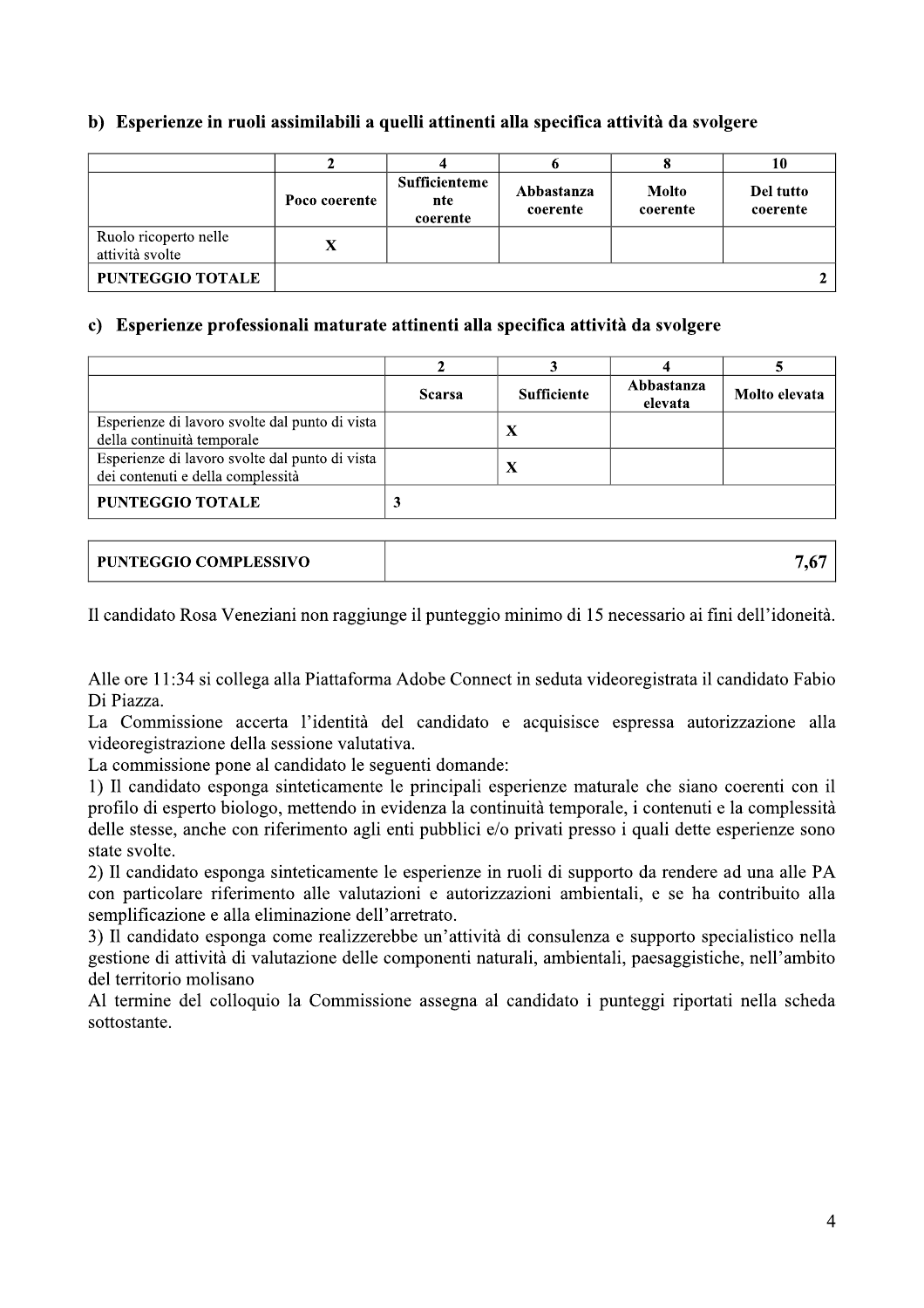## a) Conoscenze in relazione alla posizione da ricoprire

|                                                                                               | ◠             |                                         | 6                      | 8                 | 10                    |
|-----------------------------------------------------------------------------------------------|---------------|-----------------------------------------|------------------------|-------------------|-----------------------|
|                                                                                               | Poco coerente | <b>Sufficienteme</b><br>nte<br>coerente | Abbastanza<br>coerente | Molto<br>coerente | Del tutto<br>coerente |
| Conoscenza nella materia<br>oggetto dell'avviso                                               |               |                                         |                        | X                 |                       |
| Conoscenza della pubblica<br>amministrazione                                                  |               |                                         |                        | X                 |                       |
| Conoscenza dei principali<br>processi/procedure e<br>forme autorizzatorie<br>connesse al tema |               | X                                       |                        |                   |                       |
| <b>PUNTEGGIO TOTALE</b>                                                                       |               |                                         |                        |                   | 6,67                  |

# b) Esperienze in ruoli assimilabili a quelli attinenti alla specifica attività da svolgere

|                                          | Poco coerente | <b>Sufficienteme</b><br>nte<br>coerente | Abbastanza<br>coerente | <b>Molto</b><br>coerente | Del tutto<br>coerente |
|------------------------------------------|---------------|-----------------------------------------|------------------------|--------------------------|-----------------------|
| Ruolo ricoperto nelle<br>attività svolte |               |                                         |                        |                          |                       |
| <b>PUNTEGGIO TOTALE</b>                  |               |                                         |                        |                          |                       |

## c) Esperienze professionali maturate attinenti alla specifica attività da svolgere

|                                                                                     | <b>Scarsa</b> | <b>Sufficiente</b> | Abbastanza<br>elevata | Molto elevata |
|-------------------------------------------------------------------------------------|---------------|--------------------|-----------------------|---------------|
| Esperienze di lavoro svolte dal punto di vista<br>della continuità temporale        |               |                    |                       | -43           |
| Esperienze di lavoro svolte dal punto di vista<br>dei contenuti e della complessità |               |                    |                       |               |
| <b>PUNTEGGIO TOTALE</b>                                                             |               |                    |                       |               |

| PUNTEGGIO COMPLESSIVO |  |
|-----------------------|--|
|-----------------------|--|

Si dà atto che i candidati Biagetti Gianluigi, Rossini Paolo, Del Vecchio Francesca, contatti telefonicamente nel corso della seduta, rinunciano alla selezione.

I candidati Riccioni Teresa, Polignano Angelo Silvio, Russo Gennarino, Pandolfini Eliana non effettuano la connessione per partecipare al colloquio e, contattati per le vie brevi, non risultano raggiungibili.

Al termine dei colloqui la Commissione redige la seguente graduatoria finale dei vincitori e degli idonei.